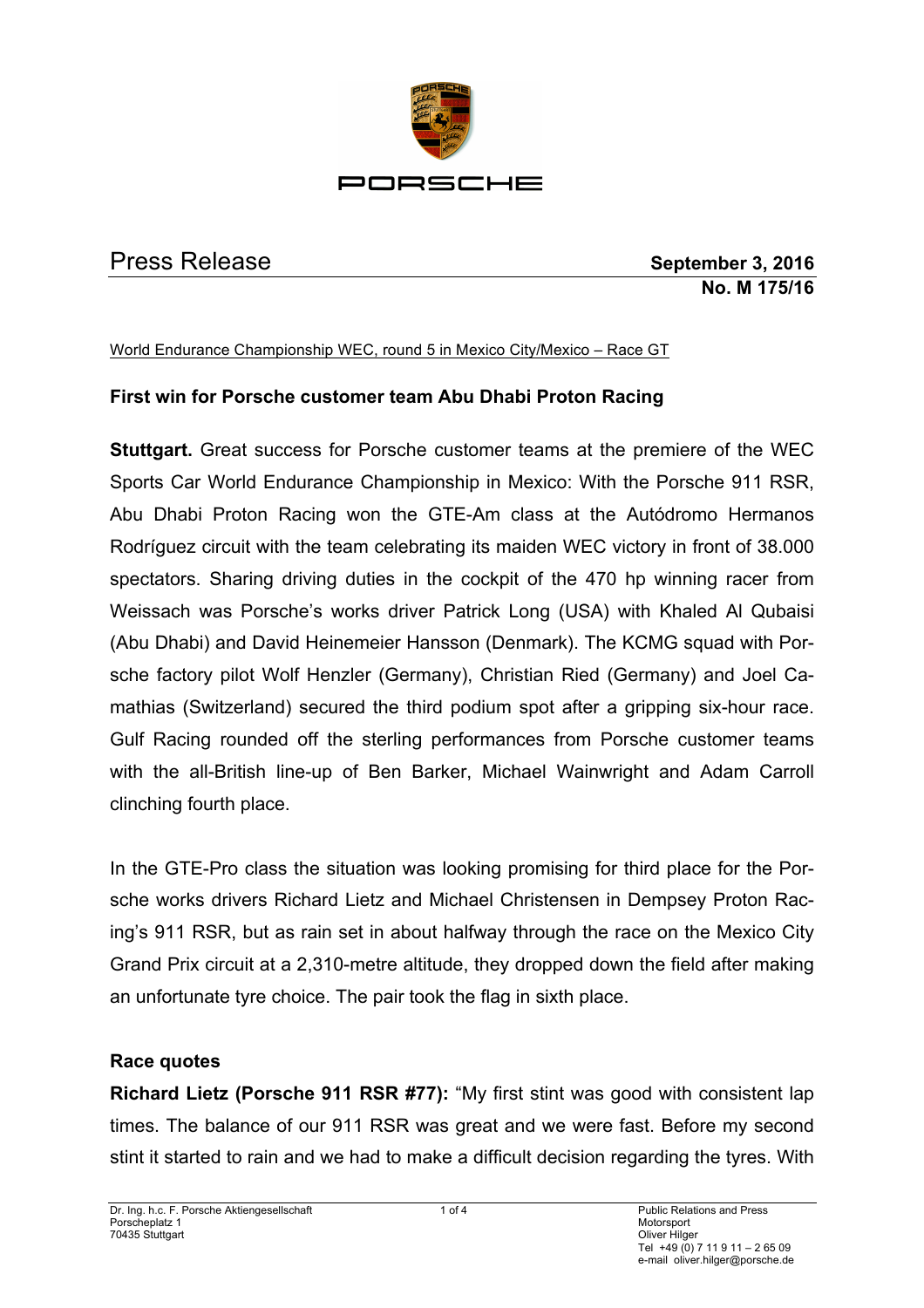the benefit of hindsight, it would definitely have been better to opt for wets and then change to new slicks. However, we decided to stick with the used Michelin rubber and this unfortunately proved to be the wrong decision.

**Michael Christensen (Porsche 911 RSR #77):** "The first half of the race went very well and our 911 RSR turned consistently fast laps. But once the rain started we unfortunately made the wrong choice with our tyres. Because of this we lost time and positions. Afterwards we no longer had a chance to make a comeback and fight for a podium position."

**Wolf Henzler (Porsche 911 RSR #78):** "That was a very eventful race. We were looking good in the fight for victory, but towards the end we had to pit again to switch drivers and that put us back to third place. It's a pity really, because everything was running smoothly: The team was super, our pit stops were perfect and the lap times were great, too. Now we're heading to Austin where we aim to do everything right. Hopefully it'll also be good enough for a victory."

**Patrick Long (Porsche 911 RSR #88):** "The big challenge at this race was to find the perfect strategy. Our 911 RSR was fast and reliable for all track conditions over the distance. That made the difference today. I'm very proud of my teammates. Khaled and David drove an immaculate race and they didn't make a single error. We've known all along that we're a strong trio and, no matter what happens around us, we can win. I'm thrilled for them and the entire team about this win."

**Khaled Al Qubaisi (Porsche 911 RSR #88):** "That was nerve-racking. The final phase was particularly stressful. We were often very close to winning in the past, but something always happened to prevent it. Today everything came together. I'm happy and grateful for our first victory in the WEC. That's fantastic for the whole team."

**David Heinemeier Hansson (Porsche 911 RSR #88):** "That was really crazy race. The rain towards the end made things more exciting than we would have liked. We made less mistakes under these difficult conditions compared to our competitors and we took a well deserved win. It's great to finally climb to the top of the podium."

Round six of the Sports Car World Endurance Championship WEC will be contested in Austin/USA on 17 September.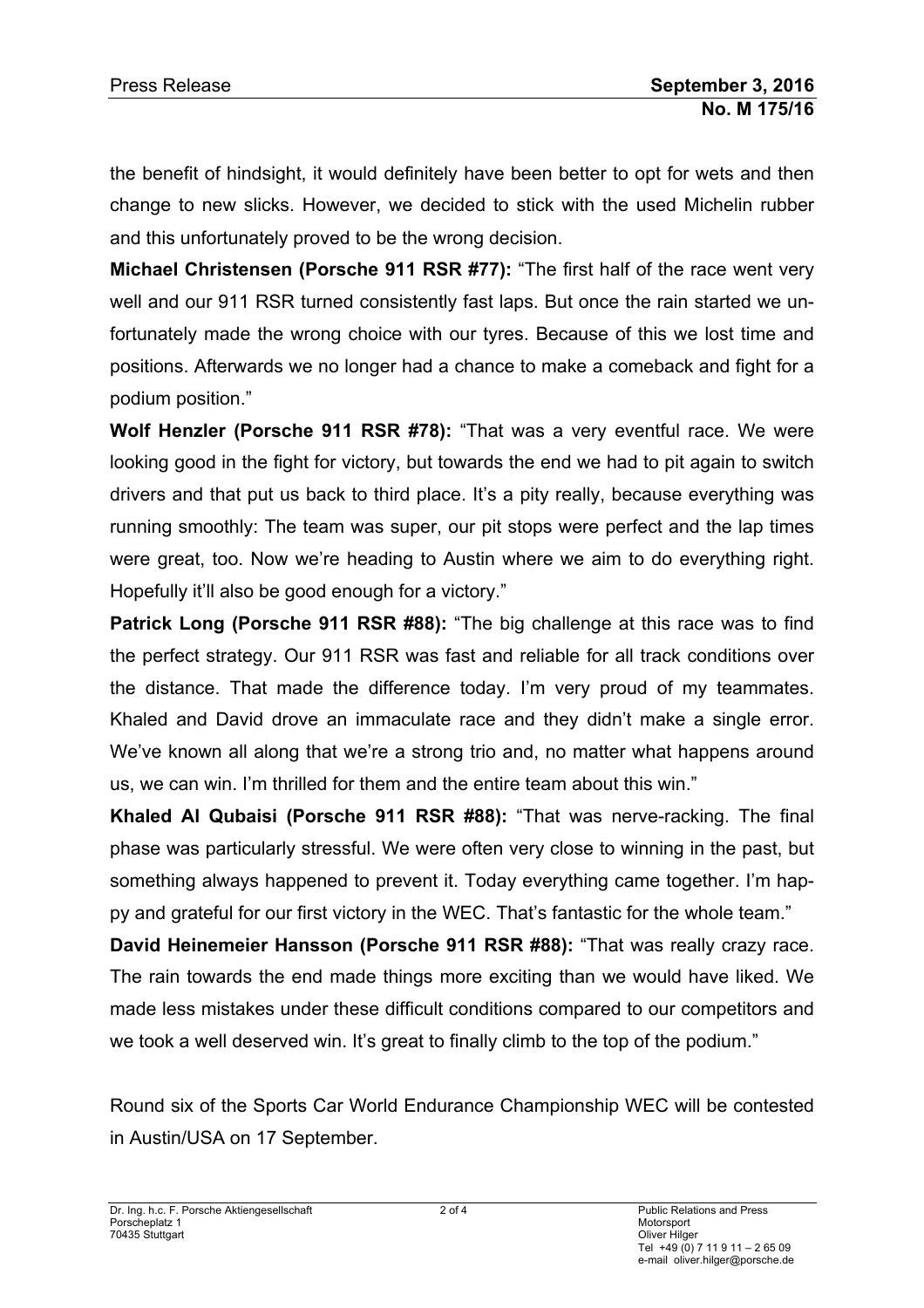### **Race result**

## **GTE-Pro class**

- 1. Stanaway/Turner (NZ/GB), Aston Martin, 202 laps
- 2. Bruni/Calado (I/GB), Ferrari 488 GTE, 202
- 3. Sörensen/Thiim (DK/DK), Aston Martin, 202
- 4. Rigon/Bird (I/GB), Ferrari 488 GTE, 201
- 5. Franchitti/Priaulx/Tincknell (USA/GB/GB), Ford GT, 201
- 6. Christensen/Lietz (D/A), Porsche 911 RSR, 201
- 7. Mücke/Pla (D/F), Ford GT, 181

## **GTE-Am class**

- 1. Al Qubaisi/Long/Heinemeier Hansson (UAE/USA/DK), Porsche 911 RSR, 197 laps
- 2. Collard/Perrodo/Aguas (F/F/P), Ferrari F458 Italia, 196
- 3. Ried/Henzler/Camathias (D/D/CH), Porsche 911 RSR, 196
- 4. Wainwright/Carroll/Barker (GB/GB/GB), Porsche 911 RSR, 196
- 5. Lamy/Dalla Lana/Lauda (P/CAN/A), Aston Martin, 192
- 6. Yamagishi/Ragues/Taylor (J/F/USA), Chevrolet Corvette, 184

# **The Sports Car World Championship WEC**

Sports prototypes and GT vehicles contest the Sports Car World Endurance Championship (WEC) in four classes: LMP1 (eg. Porsche 919 Hybrid), LMP2, LMGTE-Pro (eg. 911 RSR) and LMGTE-Am (eg. 911 RSR). They all compete together in one race but are classified separately.

**GO**